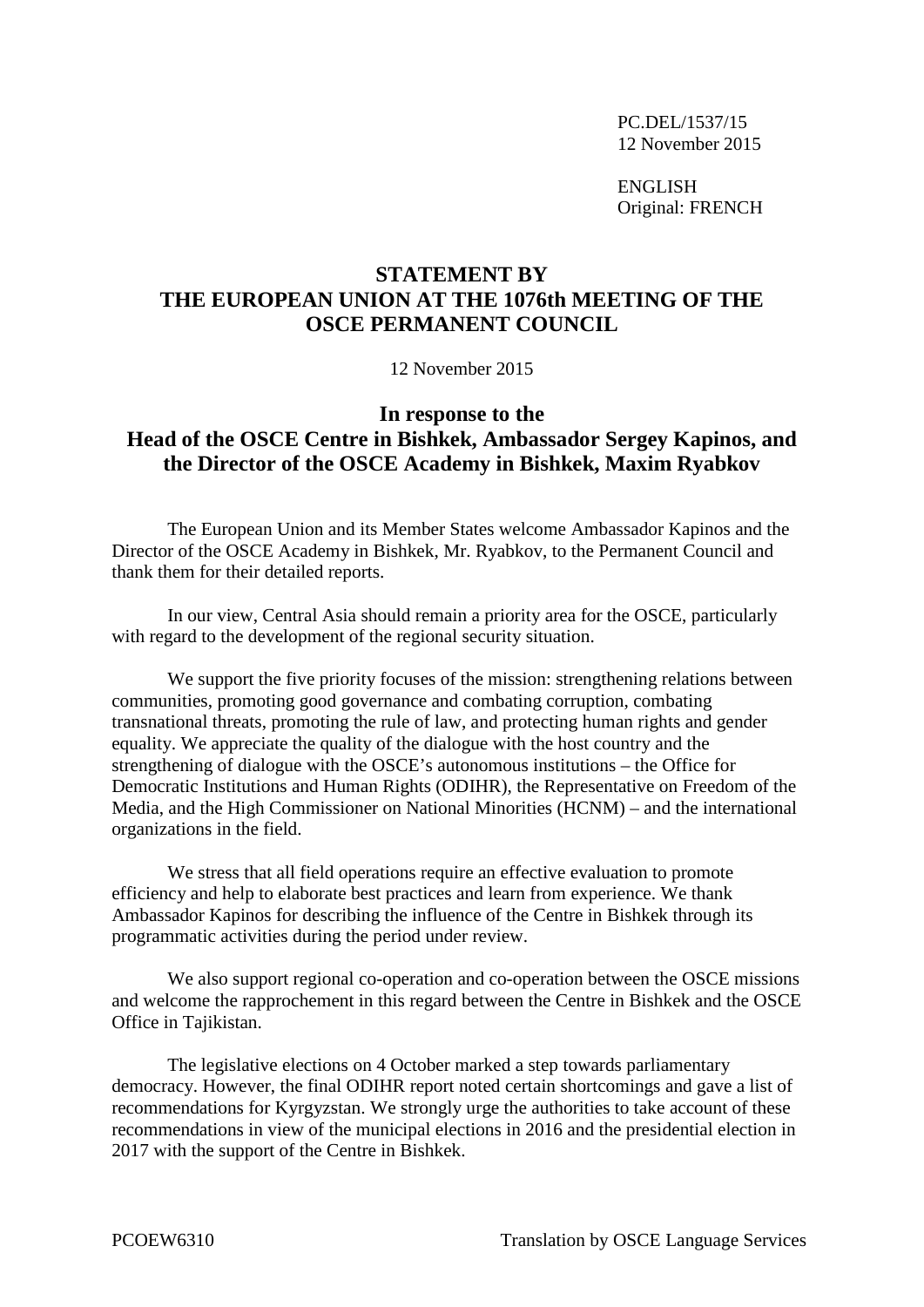Regarding the politico-military dimension, the European Union recognizes the importance of issues connected with transnational threats and border security. In spite of the general stabilization of the security situation at the borders and the reinforced co-operation between Kyrgyzstan and Tajikistan, there are still occasional incidents. The border delimitation and demarcation work should continue in order to improve integrated border management. We welcome the increased co-ordination on these issues with the OSCE Office in Tajikistan and the OSCE Border Management Staff College in Dushanbe. Combating terrorism, early warning and conflict prevention are also essential components of the work of the Centre in Bishkek, particularly through "Peace Messengers". The involvement of youth councils is an effective way of ensuring the sustainability of these activities.

We attach great importance to the Community Security Initiative, which is of benefit both to the Kyrgyz police and the communities in the south of the country and has played an important role in improving dialogue and the level of confidence between ethnic communities and the police. We therefore regret the decision by the Kyrgyz Government to end this Initiative. This decision could take away from the positive results achieved so far in police work at a time when inter-ethnic incidents are still being reported in the south. We would be interested in knowing more about the strategy to ensure the continuity and sustainability of the results of the Initiative and the way in which the financial aspects are taken into account.

We support the emphasis placed on good governance, combating corruption and money-laundering in the economic and environmental dimension. Progress in implementation of the recommendations of the Financial Action Task Force has resulted in Kyrgyzstan's removal of the "grey list" of non-co-operative States. We also welcome the emphasis on good governance of natural resources, including water, to prevent conflicts.

In the human dimension, which is a priority for the European Union, we appreciate the continued work of the Centre in co-ordination with the ODIHR to help the Kyrgyz authorities improve the criminal justice system. We should like to encourage the Kyrgyz authorities to continue the implementation of reforms, particularly the prevention of torture and the prison system. We welcome the rejection by Parliament of a draft law on "foreign agents", which would have considerably weakened civil society in Kyrgyzstan. The European Union also encourages the Kyrgyz authorities to continue their co-operation with the HCNM on the elaboration of reforms in the education system.

## Mr. Chairperson,

We also support the Academy in Bishkek, which enjoys an excellent reputation in the region. It helps strengthen regional co-operation in Central Asia and with Afghanistan. Its mainly extrabudgetary financing nevertheless jeopardizes its long-term sustainability. We hope as well that its lease can be extended beyond July 2016.

We urge the Kyrgyz authorities to respect their commitments within the OSCE to exempt members of the field mission from tax or to reimburse the funds taken from the Unified Budget. As a long-standing partner of Kyrgyzstan, the European Union will continue to support the new Kyrgyz Government in its work to foster socio-economic development, good governance, the rule of law, democratization and respect for human rights.

We thank Ambassador Kapinos and Mr. Ryabkov for their support of the reform process in Kyrgyzstan and wish them every success in the continuation of their work.